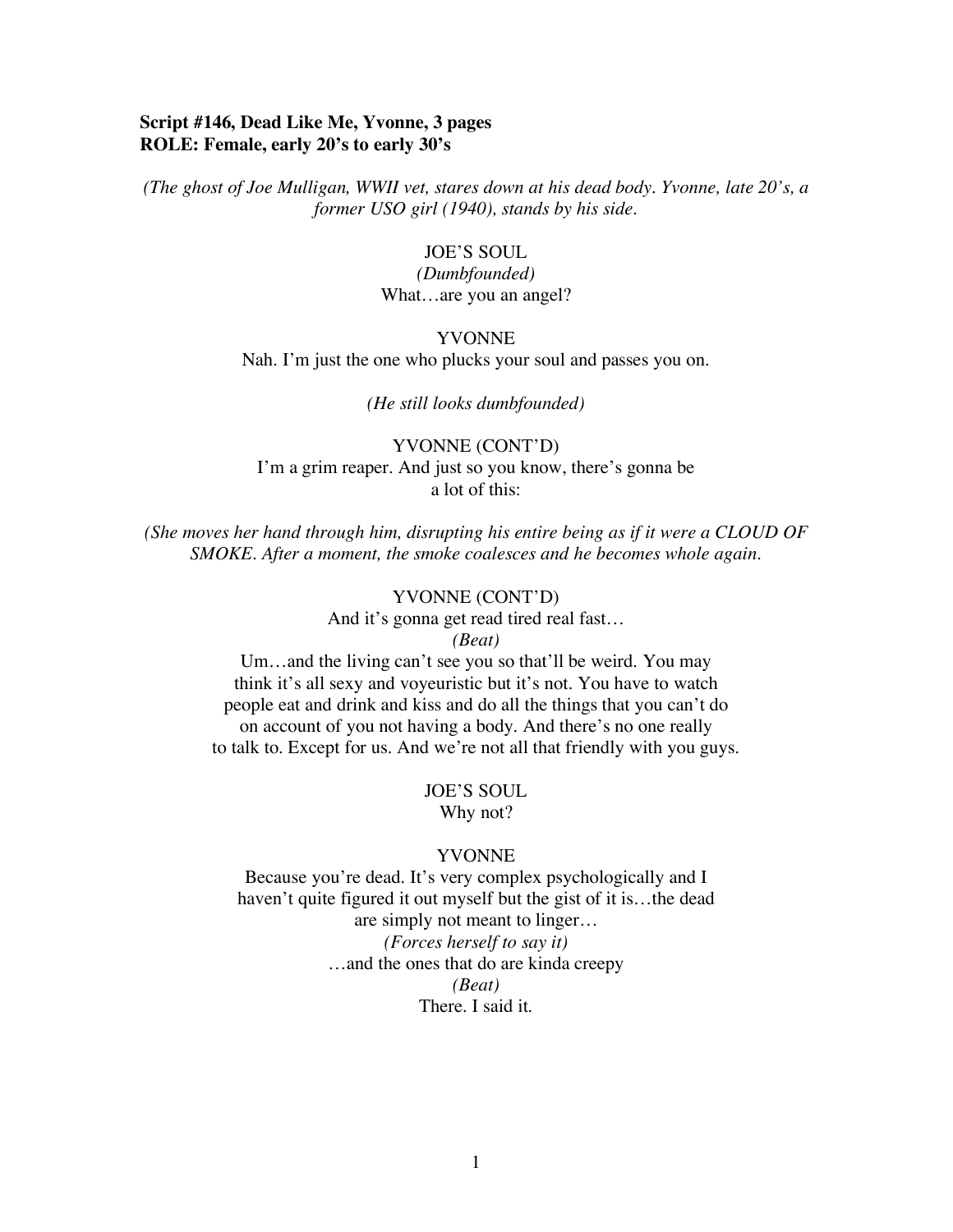*(Joe reacts, trying to wrap his mind around it. He looks over at the silent ventilator…then sees it's unplugged.*

JOE'S SOUL

## *(Hurt)* You unplugged me?

## YVONNE

I needed to talk to you…and you were kinda out of it.

JOE'S SOUL But I wanted to see my wife one last time.

#### YVONNE

AGR LA

Pretty sure she's already dead. Can't be solid about that. *(Then)*

So here's the thing I'm hoping you can help me with: Sixty years ago I'm board the Utah. To collect your soul. Looked all over for ya, you weren't there. Then came the Kamikazes, the explosions. Ship goes down. Me with it. Where the hell were you?

JOE'S SOUL Some guy at the bar at the Waikiki Hilton warned me not to be there.

> YVONNE Some guy? Could ya be a bit more descriptive, Joe?

> > JOE'S SOUL That was sixty years ago.

## YVONNE

I remember it like it was yesterday. But maybe that's 'cause I was trapped down there 'til yesterday.

> JOE'S SOUL How'd you…I'd go crazy.

## YVONNE

*(Shrugs)*

It's almost the same as being above water. You get by. try and keep yourself distracted. I went through my religious period.